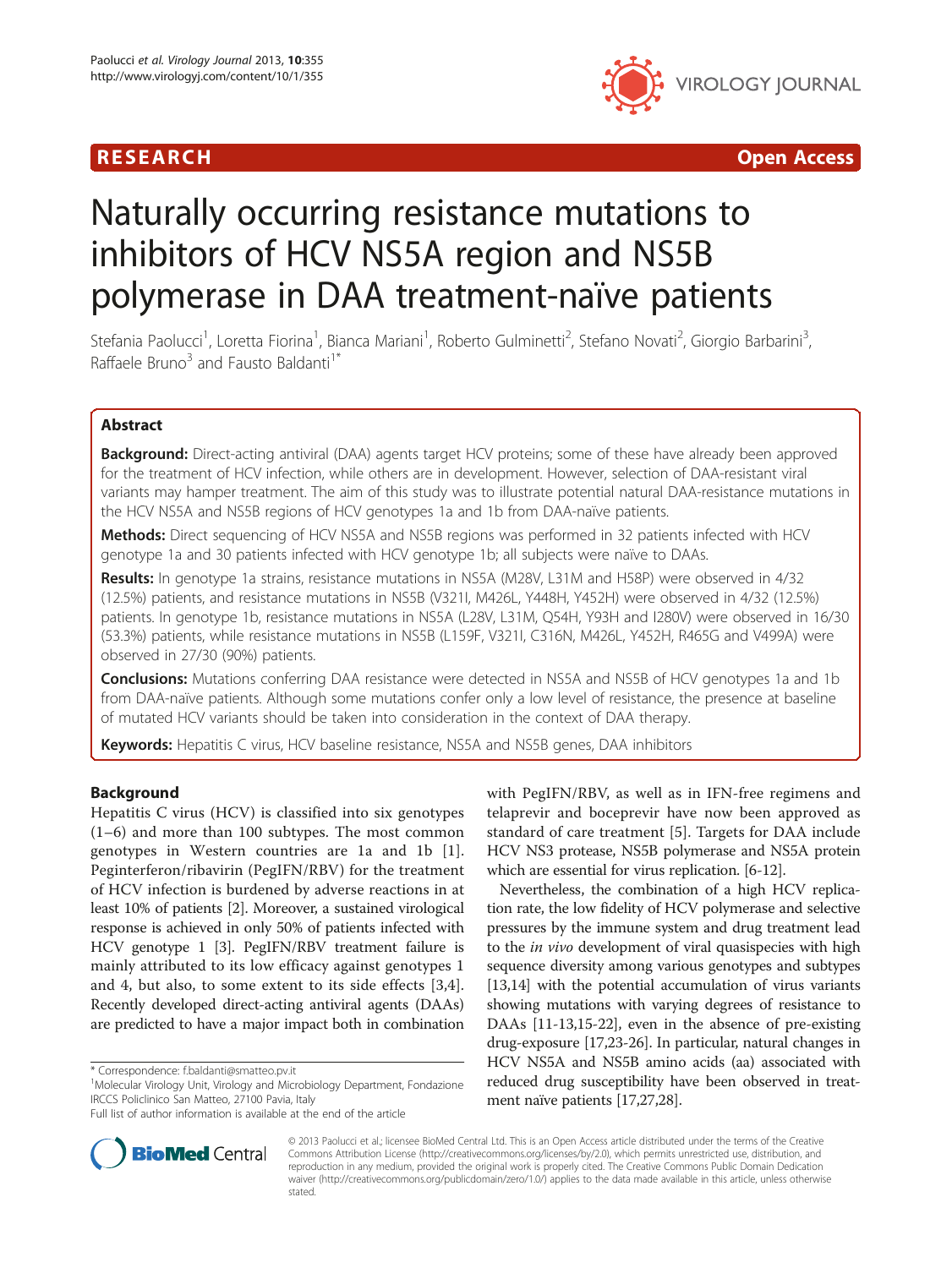The aim of this study was to illustrate potential DAAresistant variants in HCV NS5A and NS5B from DAAnaïve patients infected with genotypes 1a or 1b HCV strains.

### Materials and methods

HCV DAA-naive patients referred to our hospital between 2011 and 2012 were included in this study. A comparable number of sequential patients infected with HCV genotypes 1a or 1b was considered in the analysis. From each patient, serum samples were prospectively collected following approval of the study by the Ethics Committee of the Fondazione IRCCS Policlinico San Matteo (protocol no. 20080009620) and after obtaining written informed consent. HCV genotypes were defined using the Versant HCV Genotype 2.0 Assay LiPA (Siemens Healthcare Diagnostic Inc., Tarrytown, NY USA). NS5A and NS5B sequencing was used to differentiate HCV genotypes 1a and 1b. Data were analyzed with the Blast program (<http://blast.ncbi.nlm.nih.gov>).

Viral RNA was extracted from serum samples using the automatic Easy Mag extractor (Biomerieux, Lyon, France), and full-length HCV NS5A and NS5B genes were amplified using Superscript III One-step enzyme with Platinum

Taq (Invitrogen, Carlisbad, CA, USA) in a nested RT-PCR. Primers used in the RT-PCR and nested PCR, spanning NS5A aa 1 to 406 and NS5B aa 1 to 547, are shown in Table 1. The PCR products in the first PCR round were obtained by using the following conditions: 30′ at 45°C for the reverse transcription followed by 10′ at 94°C, and then 50 cycles at 94°C for 1′, 60°C for 1′ and 68°C for 2′, with an extension at 68°C for 10′ in all reactions. Three microliters from the first PCR reaction were used in the nested PCR with the following conditions: denaturation step at 94°C for 10′ and then 30 cycles at 94°C for 1′, 60°C for 1′ and 72°C for 2′, with an extension at 72°C for 10′in the NS5A gene; and denaturation step at 94°C for 10′ and then 30 cycles at 94°C for 1′, 65°C for 1′ and 72°C for 2′, with an extension at 72°C for 10′ in the NS5B gene.

Direct sequencing of PCR products was performed using an automatic sequencer (ABI PRISM 3100 genetic analyzer DNA Sequencer, Applied Biosystems, Foster City, CA, USA) and the BigDye Terminator v1.1 Cycle Sequencing kit (Applied Biosystems, Foster City, CA, USA). Sequencing primers used to complete the NS5A and NS5B analyses are shown in Table 1.

Nucleotide sequences were assembled using the Sequencer 5.0 (Gene Codes Corp., Ann Arbor, MI) software

Table 1 Amplification and sequencing primers for HCV NS5A and NS5B in genotypes 1a and 1b

| Gene                   | Primer name          | <b>Primer sequence</b>         |
|------------------------|----------------------|--------------------------------|
| GT1a* NS5A             | HCV-1a NS5A Fwd out  | GACATCTGGGACTGGATATGYGA        |
|                        | HCV-1a NS5A Rew out  | GTCCAGGWRTARGACATYGAGCA        |
|                        | HCV-1a NS5A Fwd inn  | GATATGYGAGGTGYTGAGCGA          |
|                        | HCV-1a NS5A Rew inn  | GAGCARCACACGACRTCYTC           |
|                        | HCV-1a NS5A Rew Seg  | AAGGAGTCCARRATCACCAC           |
|                        | HCV-1a NS5B Fwd out  | GGAGCCKGGRGATCCRGATCTYAGC      |
| GT1a* NS5B             | HCV-1a NS5B Rew out  | GTTGGGGAGGAGGTAGATGCCTA        |
|                        | HCV-1a NS5B Ewd inn  | <b>GAYGTCGTGTGCTGCTCRATGTC</b> |
|                        | HCV-1a NS5B Rew inn  | GAGACACGCTGTGATAAATGTCTCCC     |
|                        | HCV-1a NS5B Fwd Seg  | TCGTAAGCCAGCTCGYCTCATCG        |
|                        | HCV-1a NS5B Rew Seg  | <b>CCTATTGATTTCACCTGGAGAG</b>  |
|                        | HCV-1b NS5A Fwd out  | GGATYAAYGARGACTGYTCYAC         |
|                        | HCV-1b NS5A Rew out  | GACCARGACCCGTCRCTGAGRT         |
|                        | HCV-1b NS5A Fwd inn  | GGGAYTGGATATGCACGGT            |
| GT1b <sup>§</sup> NS5A | HCV-1b NS5A Rew inn  | GGCATGGAGGARTAYGAC             |
|                        | HCV-1b NS5A Fwd Sea  | ARTTGTCTGCGCCTTCYYTGAAGG       |
|                        | HCV-1b NS5B Fwd out  | CGYTGAGTCRTAYTCCTCCATGC        |
|                        | HCV-1b NS5B Rew out  | GGGCRCGAGACASGCTGTGATA         |
|                        | HCV-1b NS5B Fwd inn  | <b>CTCAGYGACGGGTCYTGGTC</b>    |
| GT1b <sup>§</sup> NS5B | HCV-1b NS5B Rew inn  | <b>GCTGTGATATATGTCTCCCC</b>    |
|                        | HCV-1b NS5B Fwd Seq2 | <b>TGGGRGTHCGYGTRTGCGAG</b>    |
|                        | HCV-1b NS5B Rew Seg3 | AGCATYGTGCAGTCCYGGAGC          |

\*Genotype 1a; § Genotype 1b.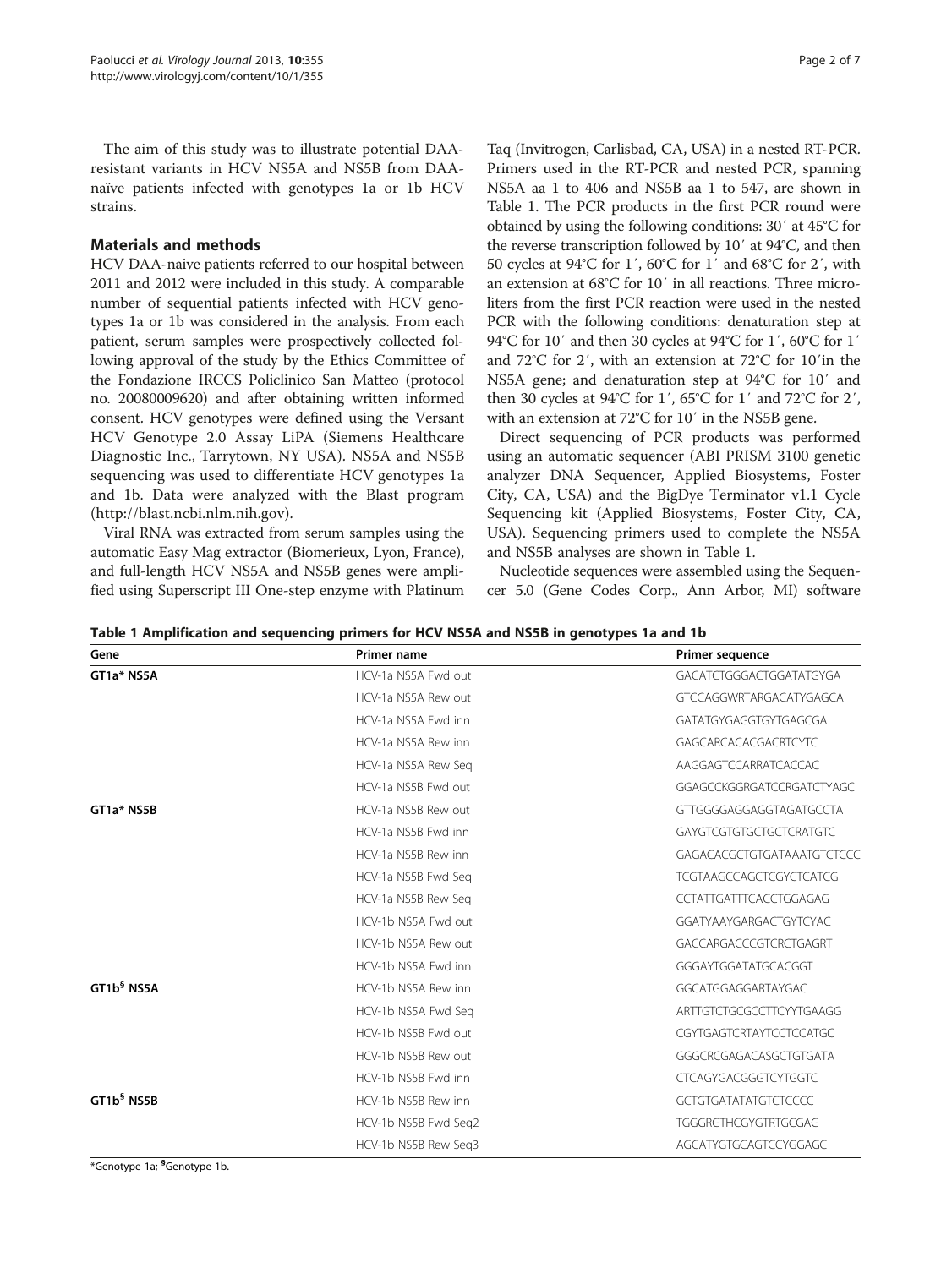program. Nucleotide sequences were aligned with reference sequences of different subtypes. GeneBank accession numbers for NS5A and NS5B reference sequences are AF009606 for HCV genotype 1a, and AY045702 for genotype 1b.

The sequences reported in this study have been submitted to the GenBank database under accession numbers KF667756 - KF667879.

## Results

The clinical and virological characteristics of the patients considered in the study are provided in Table 2. Most patients (26/32, 81%) were naive to PegIFN and RBV, while none had ever been treated with HCV NS3, NS5A or NS5B inhibitors. Ten out of 62 (16.2%) patients were co-infected with HIV and under treatment with highly active antiretroviral therapy (HAART), while 52/62 (83.8) were HCV mono-infected (Table 2).

DAA resistance mutations were detected in both genotypes 1a and 1b strains from DAA naïve HCV patients (Table [3](#page-3-0) and Table [4\)](#page-4-0). Overall, the median frequency of single mutations was 4.75% (range 3.1% and 36.6%). In detail, in genotype 1a strains, mutations in the NS5A region associated with resistance to Daclatasvir, Ledipasvir and GSK805 were observed in 4/32 (12.5%) patients (Table [3](#page-3-0)); mutations in the NS5B region associated with resistance to PSI-352938, Filibuvir and Tegobuvir were observed in 4/32 (12.5%) patients (Table [4\)](#page-4-0). In genotype 1b strains, mutations in the NS5A region associated with resistance to Daclatasvir, Samatasvir, Ledipasvir and GSK805 were observed in 16/30 (53.3%) patients (Table [3](#page-3-0)); mutations in the NS5B region associated with resistance to Sofosbuvir, Mericitabine, PSI-352938, Tegobuvir, HCV-796, Filibuvir, JTK-109 and Deleobuvir were observed in 27/30 (90%) patients (Table [4\)](#page-4-0). Of note, the mutation V499A was constitutively present in NS5B of all genotype 1a strains and mutation Q30R was present in NS5A of all

genotype 1b strains. Overall, HCV NS5A and NS5B resistance mutations in HCV mono-infected patients were found in 30/62 (48.3%) patients.

HCV NS5A and NS5B resistance mutations in HCV/ HIV co-infected patients were found in 3/10 (30%) patients with no statistical difference vs mono-infected patients ( $p = 0.32$ ). In detail, one patient had the M28V mutation in NS5A, one patient had Y448H in NS5B and one patient had H58P + Y452H in NS5A and NS5B, respectively.

Among the 30 patients infected with genotype 1b strains, two (6.6%) had a mixture of virus variants carrying multiple NS5A resistance mutations, while eight (26.6%) exhibited a mixture of strains with multiple NS5B resistance mutations. In detail, in NS5A of two patients carrying genotype 1b, the mixture Q54H + Y93H was observed. In NS5B of eight patients with genotype 1b, eight different mixtures were observed (L159F + V499A; L159F + C316N; L159F + C316N + V499A; L159F + C316N + M426L; C316N + M426L; C316N + V499A; V321I + V499A and  $C316N + R465G + V499A$ . In addition, combinations of multiple resistance variants in both the NS5A and NS5B genes of the same HCV strain, were observed in 1/32 (3.1%) patients with HCV genotype 1a and 8/30 (26.6%) patients with HCV genotype 1b. In particular, a patient with genotype 1a infection had the H58P mutation in NS5A and Y452H in NS5B, while in the eight patients carrying genotype 1b, 3 patients had Q54H in NS5A and C316N in NS5B, one patient had L31M in NS5A and C316N in NS5B, one patient had L31M in NS5A and Y452H in NS5B, one patient had Q54H + Y93H in NS5A and C316N + V499A in NS5B, one patient had Q54H in NS5A and L159F in NS5B and one patient had Q54H in NS5A and L159F + C316N in NS5B.

Notably, all aa variants detected in DAA-naïve patients were low-level resistance mutations except for the mutation Y448H found in the NS5B gene of 1/32 (3.1%) HCV

|                                                               | HCV genotype (no. of patients)     |                                 |  |
|---------------------------------------------------------------|------------------------------------|---------------------------------|--|
| <b>Characteristics</b>                                        | 1a $(n = 32)$                      | 1 $b(n=30)$                     |  |
| Gender                                                        |                                    |                                 |  |
| Male                                                          | 22 (68.7%)                         | 17 (56.6%)                      |  |
| Female                                                        | 10 (31.2%)                         | 13 (43.3%)                      |  |
| Demographics                                                  |                                    |                                 |  |
| Italian                                                       | 31 (96.8%)                         | 25 (83.3%)                      |  |
| Others                                                        | $1(3.1\%)$                         | 5(16.6%)                        |  |
| No. of HIV-1/HCV co- infected patients receiving HAART        | 8 (25%)                            | 2(6.6%)                         |  |
| Median HCV viral load (UI/ml) in HCV mono-infected patients   | 1,614,064 (range 6,743-7,985,320)  | 991,975 (range 3,470-4,381,000) |  |
| Median HCV viral load (UI/ml) in HCV/HIV co-infected patients | 2,367,635 (range 46,801-7,985,320) | 473,597 (range 46,801-900,393)  |  |
| No. of patients naïve to peg IFN/RBV                          | 26 (81.2%)                         | 29 (96.6%)                      |  |

Table 2 Patient characteristics by HCV genotype

HIV, Human Immunodeficiency Virus; HCV, Hepatitis C Virus; HAART, Highly Active Anti-Retroviral Therapy; IFN, Interferon; RBV, Ribavirin.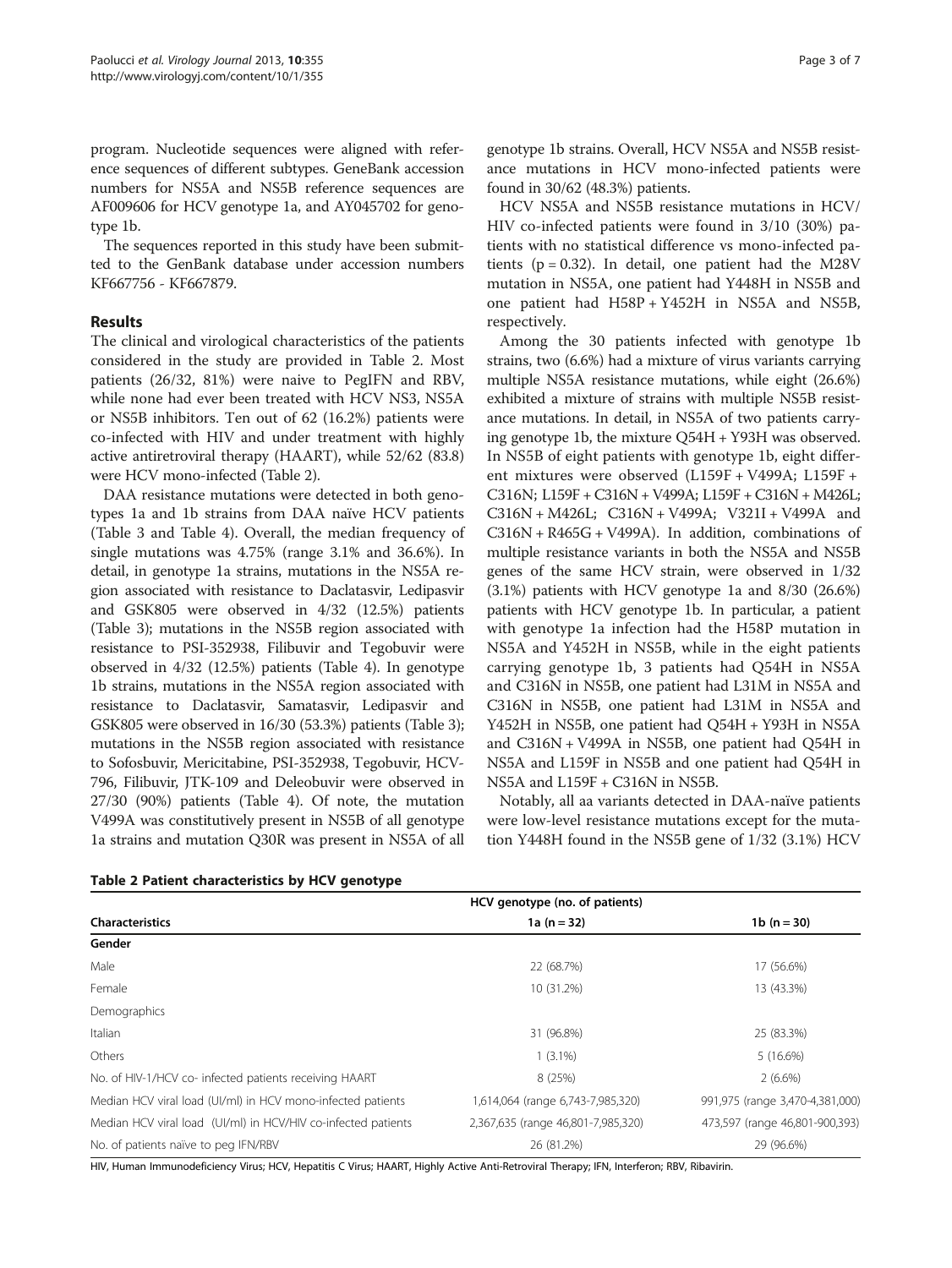| <b>DAAs</b>   | NS5A mutations in DAA-naïve patients |                     |                    |                     |              |  |
|---------------|--------------------------------------|---------------------|--------------------|---------------------|--------------|--|
|               | Genotype 1a                          | Fold change in EC50 | Genotype 1b        | Fold change in EC50 | References   |  |
| Daclatasvir   | M28V (1/32, 3.1%) <sup>a</sup>       | 1.3                 | L28M/V (1/30,3.3%) | 2.0                 | [15, 17, 19] |  |
|               | Q30E/H/R/K                           |                     | R30H               |                     |              |  |
| Daclatasvir   | L31M/(1/32, 3.1%)                    | 341                 | L31M (2/30, 6.6%)  | 3                   | [15, 17, 19] |  |
| Ledipasvir    | L31M/(1/32, 3.1%)                    | 140                 | L31M               |                     | $[29]$       |  |
| <b>GSK805</b> | L31M/(1/32, 3.1%)                    | >150                | L31M               |                     | $[30]$       |  |
| Samatasvir    | L31M                                 |                     | L31M (2/30, 6.6%)  | 3.6                 | $[31]$       |  |
|               | P32L                                 |                     | P32L               |                     |              |  |
| Daclatasvir   | Q54H/L/N                             |                     | Q54H (8/30, 26.6%) | 1.0                 | $[19]$       |  |
| Daclatasvir   | H58P (2/32, 6.2%)                    | 1.2                 | P58S/T/L           |                     | $[19]$       |  |
|               | N69T                                 |                     | <b>N69T</b>        |                     |              |  |
|               | A92V                                 |                     | A92V               |                     |              |  |
| Daclatasvir   | <b>Y93C/H/N</b>                      |                     | Y93H (3/30, 10%)   | 24                  | [15, 17, 19] |  |
| Ledipasvir    | <b>Y93C/H/N</b>                      |                     | Y93H (3/30, 10%)   | 1319                | $[29]$       |  |
| Samatasvir    | <b>Y93C/H/N</b>                      |                     | Y93H (3/30, 10%)   | 93                  | $[31]$       |  |
|               | V153M                                |                     | V153M              |                     |              |  |
|               | R157W                                |                     | R157W              |                     |              |  |
|               | V198A                                |                     | V198A              |                     |              |  |
|               | M202L                                |                     | M202L              |                     |              |  |
|               | P223S                                |                     | P223S              |                     |              |  |
|               | M265V                                |                     | M265V              |                     |              |  |
| <b>GSK805</b> | <b>I280V</b>                         |                     | I280V (2/30, 6.6%) | 2.0                 | $[30]$       |  |
|               | V298A                                |                     | V298A              |                     |              |  |
|               | V362A                                |                     | V362A              |                     |              |  |
|               | S364P                                |                     | S364P              |                     |              |  |
|               | S368P                                |                     | S368P              |                     |              |  |

<span id="page-3-0"></span>Table 3 Amino acid mutations in the HCV NS5A protein in DAA-naïve patients infected with HCV genotypes 1a (n = 32) or 1b (n = 30)

<sup>α</sup>Amino acid changes conferring resistance to NS5A inhibitors are reported in italics. The number and % of patients with mutated strains is reported in brackets. GeneBank accession number of NS5A reference sequence for HCV genotype 1a is AF009606, and for genotype 1b, AY045702.

genotype 1a strains which confers higher-level resistance to Tegobuvir and Y93H observed in NS5A of 3/30 (10%) HCV genotype 1b strains which confers higher-level resistance to Daclatasvir, Ledipasvir and Samatasvir.

## **Discussion**

In this study, 62 patients with genotype 1a or 1b HCV strains were evaluated to determine the frequency of HCV DAA-resistant variants in patients naïve to DAA treatment. The identification of baseline resistance mutations to anti-HCV inhibitors is crucial for defining new therapeutic approaches. Relevant natural aa polymorphisms were found in genotypes 1a and 1b. Some major resistance mutations and other mutations conferring low level resistance to NS5A HCV inhibitors (Daclatasvir, Ledipasvir, GSK805 and Samatasvir), as well as nucleosides (Sofosbuvir, Mericitabine, and PSI-352938) and non-nucleosides (Tegobuvir, Filibuvir, HCV-796, JTK-

109 and Deleobuvir) were observed. Similarly, resistance mutations to NS5B HCV inhibitors were confirmed in DAA naïve patients with HCV genotypes 1a and 1b [[11,12,17,19](#page-5-0)[,25,29-32,35](#page-6-0),[36](#page-6-0)]. Among major mutations in the NS5A gene conferring high level resistance to NS5A inhibitors [\[17,19,](#page-5-0)[30,31\]](#page-6-0), Q30E/H/K and Y93N/C were not observed, while L31M and Y93H were detected in 2 and 3 patients respectively. A major mutation in the NS5B gene S282T which confers high level resistance to polymerase nucleotide inhibitors [[8,17](#page-5-0)[,37\]](#page-6-0), was not observed, while Y448H associated with reduced susceptibility to NS5B non-nucleoside polymerase inhibitors was detected in one patient. Resistance mutations were not observed more frequently in HCV/HIV co-infected patients than in HCV mono-infected patients.

Overall, the median frequency of single mutations observed in the NS5A and NS5B genes analyzed was low as reported in other geographical regions [\[17,](#page-5-0)[27,28](#page-6-0)]. In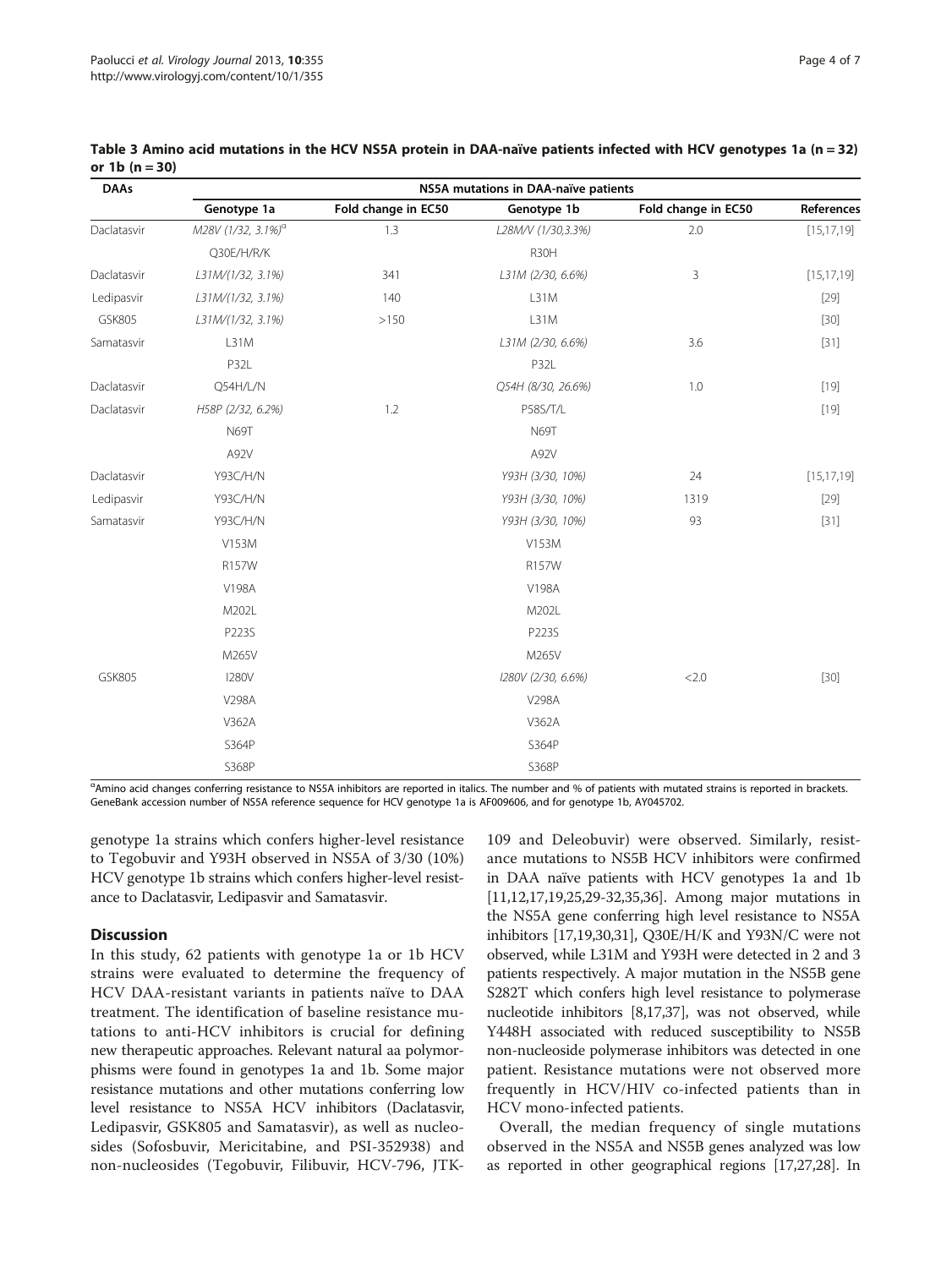|                           | NS5B mutations in DAA-naïve patients |                     |                      |                     |            |
|---------------------------|--------------------------------------|---------------------|----------------------|---------------------|------------|
| <b>DAAs</b>               | Genotype 1a                          | Fold change in EC50 | Genotype 1b          | Fold change in EC50 | References |
|                           | S96T <sup>y</sup>                    |                     | S96T                 |                     |            |
|                           | <b>N142T</b>                         |                     | <b>N142T</b>         |                     |            |
| Sofosbuvir + Mericitabine | L159F                                |                     | L159F (7/30, 23.3%)  | $X^\beta$           | $[32]$     |
|                           | C223H/Y                              |                     | C223H/Y              |                     |            |
|                           | S282T                                |                     | S282T                |                     |            |
|                           | L320F                                |                     | L320F                |                     |            |
| PSI-352938                | V3211 (1/32, 3.1%) <sup>a</sup>      | $2.0\,$             | V3211 (1/30, 3.3%)   | 2.0                 | [17, 33]   |
| Tegobuvir + HCV796        | C316Y/N/F/S                          |                     | C316N (11/30, 36.6%) | $3.0 - 5.2$         | [17, 34]   |
|                           | V362A                                |                     | V362A                |                     |            |
|                           | S365A/T                              |                     | S365A/T              |                     |            |
|                           | M414T                                |                     | M414T                |                     |            |
|                           | L419M/S                              |                     | L419M/S              |                     |            |
|                           | A421V                                |                     | A421V                |                     |            |
|                           | <b>R422K</b>                         |                     | R422K                |                     |            |
|                           | M423I/V/T                            |                     | M423I/V/T            |                     |            |
| Filibuvir                 | M426L (1/32, 3.1%)                   | 0.8                 | M426L (2/30, 6.6%)   | 0.8                 | $[21]$     |
|                           | C445F                                |                     | C445F                |                     |            |
| Tegobuvir                 | Y448H (1/32, 3.1%)                   | 36.0                | Y448H                |                     | $[34]$     |
| Tegobuvir                 | Y452H (1/32, 3.1%)                   | 6.9                 | Y452H (1/30, 3.3%)   | 6.9                 | $[34]$     |
| Tegobuvir                 | R465G                                |                     | R465G (1/30, 3.3%)   | 1.1                 | $[34]$     |
|                           | 1482L/T                              |                     | 1482L/T              |                     |            |
|                           | A486V                                |                     | A486V                |                     |            |
|                           | V494A                                |                     | V494A                |                     |            |
|                           | P495A/L/S/T                          |                     | P495A/L/S/T          |                     |            |
|                           | P496A/S                              |                     | P496A/S              |                     |            |
| JTK-109 + Deleobuvir      | A499T                                |                     | V499A (4/30, 13.3%)  | 3.0                 | [17, 35]   |
|                           | G554D                                |                     | G554D                |                     |            |
|                           | S556G/D/N                            |                     | S556G/D/N            |                     |            |
|                           | D559G/N                              |                     | D559G/N              |                     |            |

<span id="page-4-0"></span>

| Table 4 Amino acid mutations in the HCV NS5B protein in DAA-naïve patients infected with HCV genotypes 1a (n = 32) |  |  |
|--------------------------------------------------------------------------------------------------------------------|--|--|
| or 1 $b(n = 30)$                                                                                                   |  |  |

Amino acid changes conferring resistance to NS5B inhibitors are reported in italics. The number and % of patients with mutated strains is reported in brackets. <sup>β</sup> <sup>B</sup>Resistance levels are reported only when associated with L320F. GeneBank NS5B reference sequence accession number for HCV genotype 1a is AF009606, and for genotype 1b, AY045702.

addition, the prevalence of patients with resistance mutations in both genes at baseline was lower in HCV genotype 1a than in HCV genotype 1b infected patients. The higher prevalence of mutations in genotype 1b is due to the presence of C316N, which confers low level resistance to Tegobuvir and HCV-796 in most genotype 1b strains. In addition, in HCV genotype 1b infected patients, the frequency of multiple variant combinations was lower in NS5A than in NS5B. Moreover, in HCV genotype 1a infected patients, combinations of multiple resistance mutations in both NS5A and NS5B of single patients were observed with significant frequency in both HCV genotype 1a and 1b infected patients. It should be

underlined that while the Q54H + Y93H combination has already been reported [\[19\]](#page-5-0) to provide moderate resistance to Daclatasvir, the other combinations have never been investigated, and their level of resistance is not known. In general, greater heterogeneity was confirmed in HCV genotype 1b strains [[26,27\]](#page-6-0).

Only 3.1% of patients with HCV genotype 1a and 10% with HCV genotype 1b had viral strains with mutations conferring higher-level resistance to Tegobuvir, Daclatasvir, Samatasvir Ledipasvir and GSK805. Although the presence of preexisting single or double mutations might not confer a significant level of resistance or preclude successful treatment as observed in PI treatment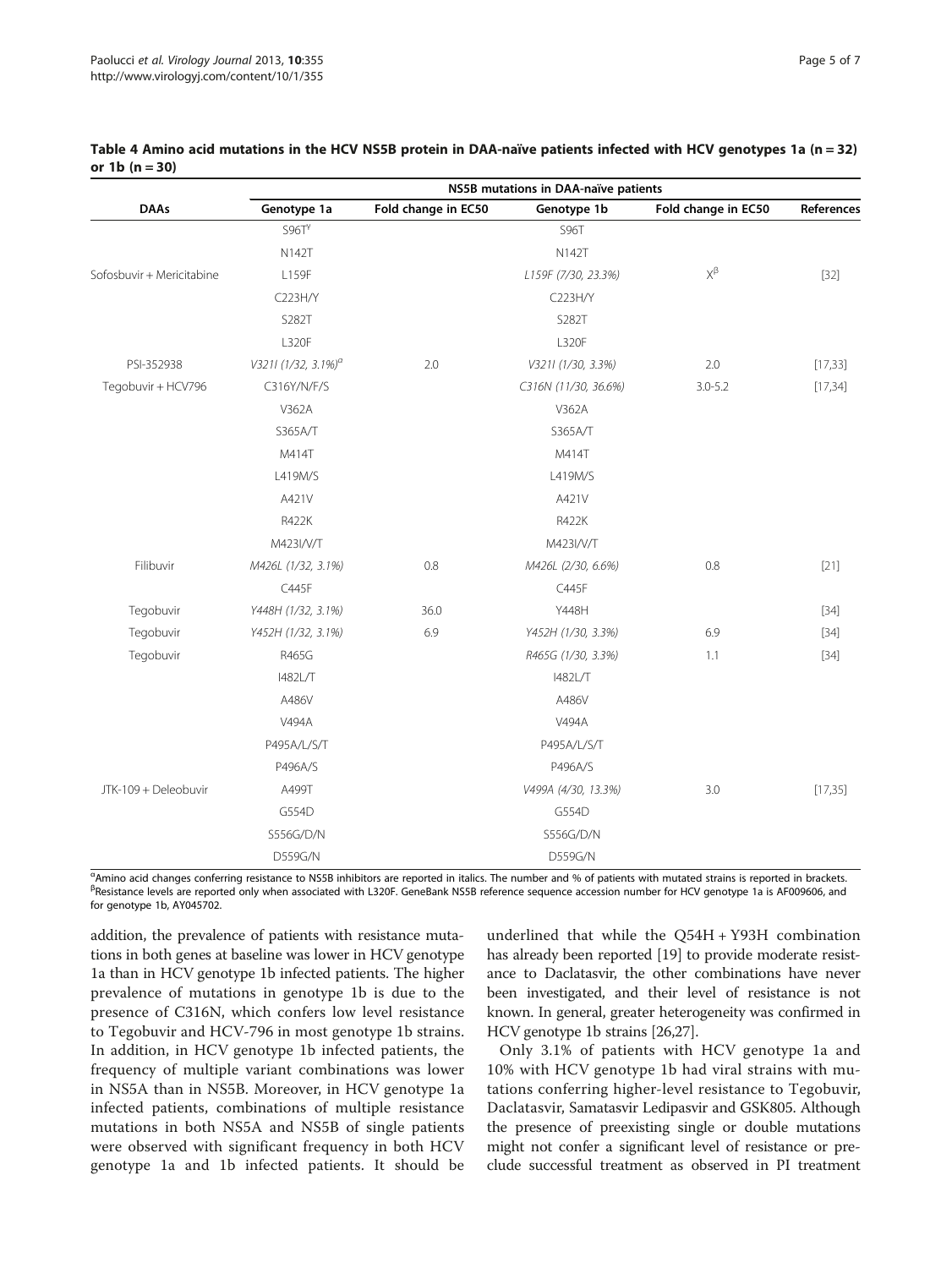<span id="page-5-0"></span>[23], baseline resistance should be taken into consideration in the prospect of HCV IFN-free DAA therapy. Of particular interest are patients carrying combinations of multiple resistance mutations in both the NS5A and NS5B genes, which might increase the possibility of failure in patients treated with multiple DAA containing regimens.

Further studies are needed to better evaluate the role of all variants and the influence which they might have in modulating resistance levels or susceptibility to HCV drugs.

The sustained response in most patients, even when carrying DAA baseline resistance, is probably due to the clearance of HCV. Although there is the possibility that baseline resistant variants may result in viral breakthroughs during treatment [20[,27,29](#page-6-0)], the clinical impact of resistance-mutations in DAA-naïve patients and their influence on the ability of the virus to replicate in vivo remain unclear [14,17[,25](#page-6-0)]. Thus, for patients receiving DAA interferon free regimens, or those who will receive in the near future only combined classes of HCV inhibitors, the potential role of DAA-resistant variants prior to treatment should be evaluated in all target genes since their clinical relevance could be useful in the management of new HCV therapies.

#### Consent

Written informed consent was obtained from patients for publication of the data in this manuscript and any accompanying images. A copy of the written consent is available for review by the Editor-in-Chief of this journal.

#### Competing interests

The authors declare that they have no financial or competing interests.

#### Authors' contributions

SP, LF, BM carried out the molecular analysis. RG, SN, GB, RB participated in the patient enrolment. FB critically revised the manuscript and raised funding to supported the study. SP interpreted the data and wrote the paper. All authors read and approved the final manuscript.

#### Acknowledgements

The authors thank Daniela Sartori for manuscript editing and Laurene Kelly for revision of the English. The work was supported by the Ministero della Salute, Ricerca Corrente grant no. 80207.

#### Author details

<sup>1</sup>Molecular Virology Unit, Virology and Microbiology Department, Fondazione IRCCS Policlinico San Matteo, 27100 Pavia, Italy. <sup>2</sup>Institute of Infectious Diseases, University of Pavia, 27100 Pavia, Italy. <sup>3</sup>Division of Infectious and Tropical Diseases, Fondazione IRCCS Policlinico San Matteo, 27100 Pavia, Italy.

#### Received: 23 September 2013 Accepted: 3 December 2013 Published: 17 December 2013

## References

- 1. Nakano T, Lau GM, Lau GM, Sugiyama M, Mizokami M: An updated analysis of hepatitis C virus genotypes and subtypes based on the complete coding region. Liver Int 2012, 32:339–345.
- 2. Manns MP, McHutchison JG, Gordon SC, Rustgi VK, Shiffman M, Reindollar R, Goodman ZD, Koury K, Ling M, Albrecht JK: Peginterferon alfa-2b plus

ribavirin compared with interferon alfa-2b plus ribavirin for initial treatment of chronic hepatitis C: a randomised trial. Lancet 2001, 358:958-965.

- 3. Hadziyannis SJ, Sette H Jr, Morgan TR, Balan V, Diago M, Marcellin P, Ramadori G, Bodenheimer H Jr, Bernstein D, Rizzetto M, Zeuzem S, Pockros PJ, Lin A, Ackrill AM, PEGASYS International Study Group: Peginterferonalpha2a and ribavirin combination therapy in chronic hepatitis C: a randomized study of treatment duration and ribavirin dose. Ann Intern Med Mar 2004, 140:346–355.
- 4. Kowdley KV: Hematologic side effects of interferon and ribavirin therapy. J Clin Gastroenterol 2005, 39(1 Suppl):S3-S8.
- 5. Hunt D, Pockros P: What are the promising new therapies in the field of chronic hepatitis C after the first-generation direct-acting antivirals? Curr Gastroenterol 2013, 15:303.
- 6. Lenz O, Verbinnen T, Lin TI, Vijgen L, Cummings MD, Lindberg J, Berke JM, Dehertogh P, Fransen E, Scholliers A, Vermeiren K, Ivens T, Raboisson P, Edlund M, Storm S, Vrang L, de Kock H, Fanning GC, Simmen KA: In vitro resistance profile of the hepatitis C virus NS3/4A protease inhibitor TMC435. Antimicrob Agents Chemother 2010, 54:1878–1887.
- 7. Lagacé L, White PW, Bousquet C, Dansereau N, Dô F, Llinas-Brunet M, Marquis M, Massariol MJ, Maurice R, Spickler C, Thibeault D, Triki I, Zhao S, Kukolj G: In vitro resistance profile of the hepatitis C virus NS3 protease inhibitor BI 201335. Antimicrob Agents Chemother 2012, 56:569–572.
- 8. Membreno FE, Lawitz EJ: The HCV NS5B nucleoside and non-nucleoside inhibitors. Clin Liver Dis 2011, 15:611–626.
- Chee GM, Poordad F: Interferon free hepatitis C treatment regimens: the beginning of another era. Curr Gastroenterol 2012, 14:74–77.
- 10. Hagan LM, Schinazi RF: Best strategies for global HCV eradication. Liver Int 2013, 33(Suppl 1):68–79.
- 11. Pawlotsky JM: NS5A inhibitors in the treatment of hepatitis C. J Hepatol 2013, 59:375–382.
- 12. Alves R, Queiroz AT, Pessoa MG, da Silva EF, Mazo DF, Carrilho FJ, Carvalho-Filho RJ, de Carvalho IM: The presence of resistance mutations to protease and polymerase inhibitors in Hepatitis C virus sequences from the Los Alamos databank. J Viral Hepat 2013, 20:414–421.
- 13. Zeuzem S: Clinical implications of hepatitis C viral kinetics. Hepatol 1999, 31(1):61–64.
- 14. Palanisamy N, Danielsson A, Kokkula C, Yin H, Bondeson K, Wesslén L, Duberg AS, Lennerstrand J: Implications of baseline polymorphisms for potential resistance to NS3 protease inhibitors in Hepatitis C virus genotypes 1a, 2b and 3a. Antiviral Res 2013, 99:12-17.
- 15. Fridell RA, Qiu D, Wang C, Valera L, Gao M: Resistance analysis of the hepatitis C virus NS5A inhibitor BMS-790052 in an in vitro replicon system. Antimicrob Agents Chemother 2010, 54:3641–3650.
- 16. Adiwijaya BS, Herrmann E, Hare B, Kieffer T, Lin C, Kwong AD, Garg V, Randle JC, Sarrazin C, Zeuzem S, Caron PR: A multi-variant, viral dynamic model of genotype 1 HCV to assess the in vivo evolution of proteaseinhibitor resistant variants. PLoS Comput Biol 2010, 15(6(4)):e1000745.
- 17. Bartels DJ, Sullivan JC, Zhang EZ, Tigges AM, Dorrian JL, De Meyer S, Takemoto D, Dondero E, Kwong AD, Picchio G, Kieffer TL: Hepatitis C virus variants with decreased sensitivity to direct-acting antivirals (DAAs) were rarely observed in DAA-naive patients prior to treatment. J Virol 2013, 87:1544-1553.
- 18. Delang L, Vliegen I, Leyssen P, Neyts J: In vitro selection and characterization of HCV replicons resistant to multiple non-nucleoside polymerase inhibitors. J Hepatol 2012, 56:41-48.
- 19. Fridell RA, Wang C, Sun JH, O'Boyle DR 2nd, Nower P, Valera L, Qiu D, Roberts S, Huang X, Kienzle B, Bifano M, Nettles RE, Gao M: Genotypic and phenotypic analysis of variants resistant to hepatitis C virus nonstructural protein 5A replication complex inhibitor BMS-790052 in humans: in vitro and in vivo correlations. Hepatology 2011, 54:1924–1935.
- 20. Pelosi LA, Voss S, Liu M, Gao M, Lemm JA: Effect on hepatitis C virus replication of combinations of direct-acting antivirals, including NS5A inhibitor daclatasvir. Antimicrob Agents Chemother 2012, 56:5230–5239.
- 21. Troke PJ, Lewis M, Simpson P, Gore K, Hammond J, Craig C, Westby M: Characterization of resistance to the nonnucleoside NS5B inhibitor filibuvir in hepatitis C virus-infected patients. Antimicrob Agents Chemother 2012, 56:1331–1341.
- 22. Barreiro P, Vispo E, Poveda E, Fernández-Montero JV, Soriano V; Hepatitis C therapy: highlights from the 2012 annual meeting of the European Association for the Study of the Liver. Clin Infect Dis 2013, 56:560–566.
- 23. Bartels DJ, Zhou Y, Zhang EZ, Marcial M, Byrn RA, Pfeiffer T, Tigges AM, Adiwijaya BS, Lin C, Kwong AD, Kieffer TL: Natural prevalence of hepatitis